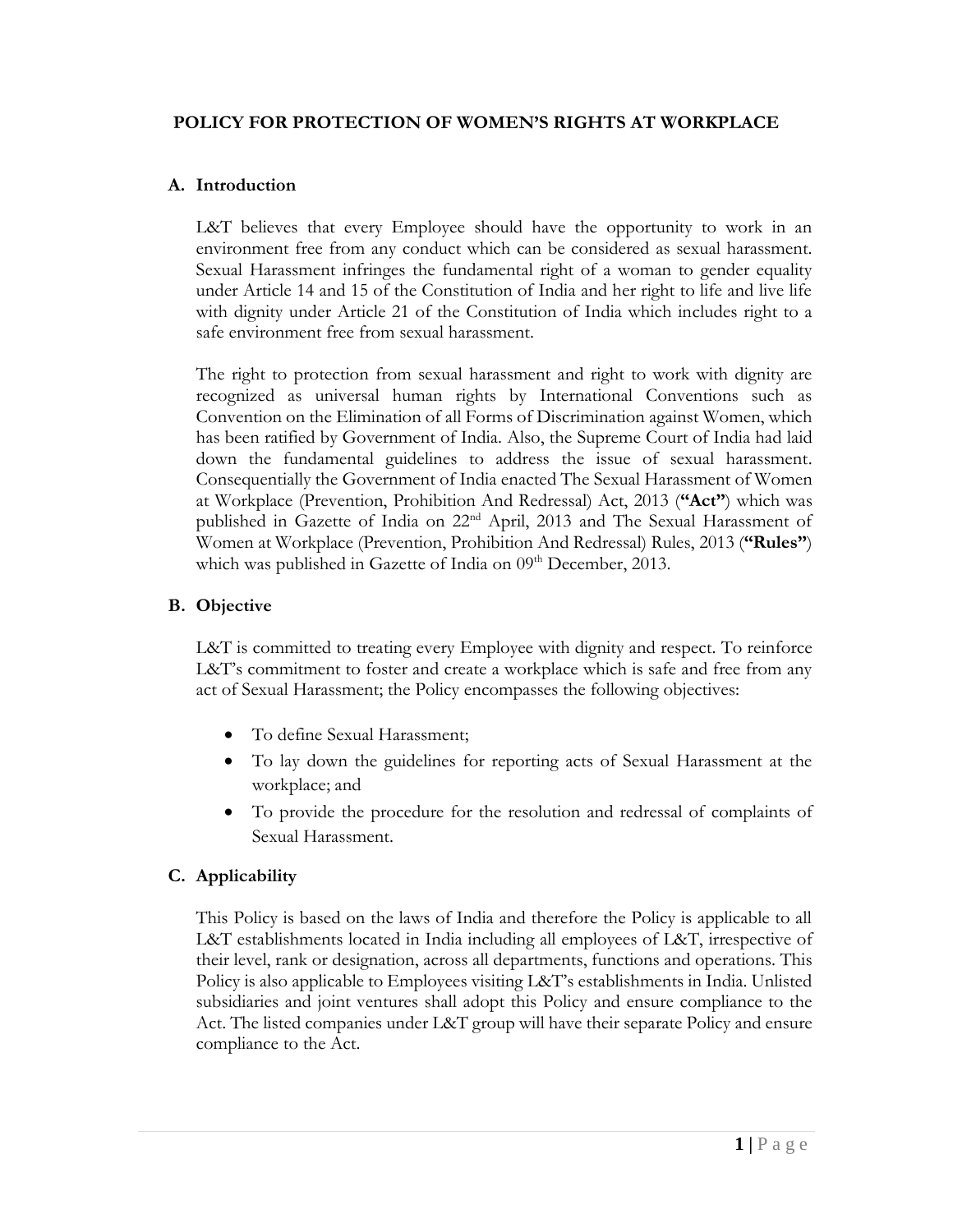Where sexual harassment occurs as a result of an act of commission or omission by any Third Party, L&T will take all steps necessary and reasonable to assist the affected person/victim.

# **D. Definitions**

- a. **"Aggrieved Woman"** means (i) in relation to a workplace, a woman, of any age whether employed or not, who alleges to have been subjected to any act of sexual harassment by the Respondent; (ii) in relation to a dwelling place or house, a woman of any age who is employed in such a dwelling place or house.
- b. **"Committee(s)"** means committee(s) formed by L&T for redressal of complaints of Sexual Harassment in accordance with the procedure laid down in this Policy.
- c. **"Complaint"** means any complaint (written or oral form) made by a female Employee against any other employee within L&T or any Third Party having business dealings with L&T.
- d. **"Handbook"** means the Handbook released by the corporate office of L&T, comprising the procedure to handle and redress the Complaints and take necessary preventive and punitive action to handle sexual harassment Complaints for the use of Committees.
- e. **"Employee"** means a person employed for any work on regular, temporary, ad hoc or daily wage basis, either directly or by or through an agent, including a contractor, with or without the knowledge of the principal employer, whether for remuneration or not, or working on a voluntary basis or otherwise, whether the terms of employment are express or implied and includes a domestic worker, a co-worker, a contract worker, probationer, trainee, apprentice or by any other name called. Explanation: The aforesaid definition of 'Employee' shall be used only for the purposes of the Policy and cannot be used to claim rights of an employee conferred by any law for the time being in force.
- f. **"Employer"** means (i) in relation to any department, organization, undertaking, establishment, enterprise, institution, office, branch or unit, the head of that department, organization, undertaking, establishment, enterprise, institution, office, branch or unit; (ii) in any workplace not covered under (i) above, any person responsible for the management, supervision or control of the workplace. Explanation: For the purposes of this definition "management" includes the person or board or committee responsible for formulation and administration of policies for such organization.
- g. **"L&T"** means Larsen & Toubro Limited, an existing company under the Companies Act, 2013, having its registered office at L&T House, Ballard Estate, N.M. Marg, Mumbai 400 001, Maharashtra, India. This is in context of definitions mentioned hereinabove.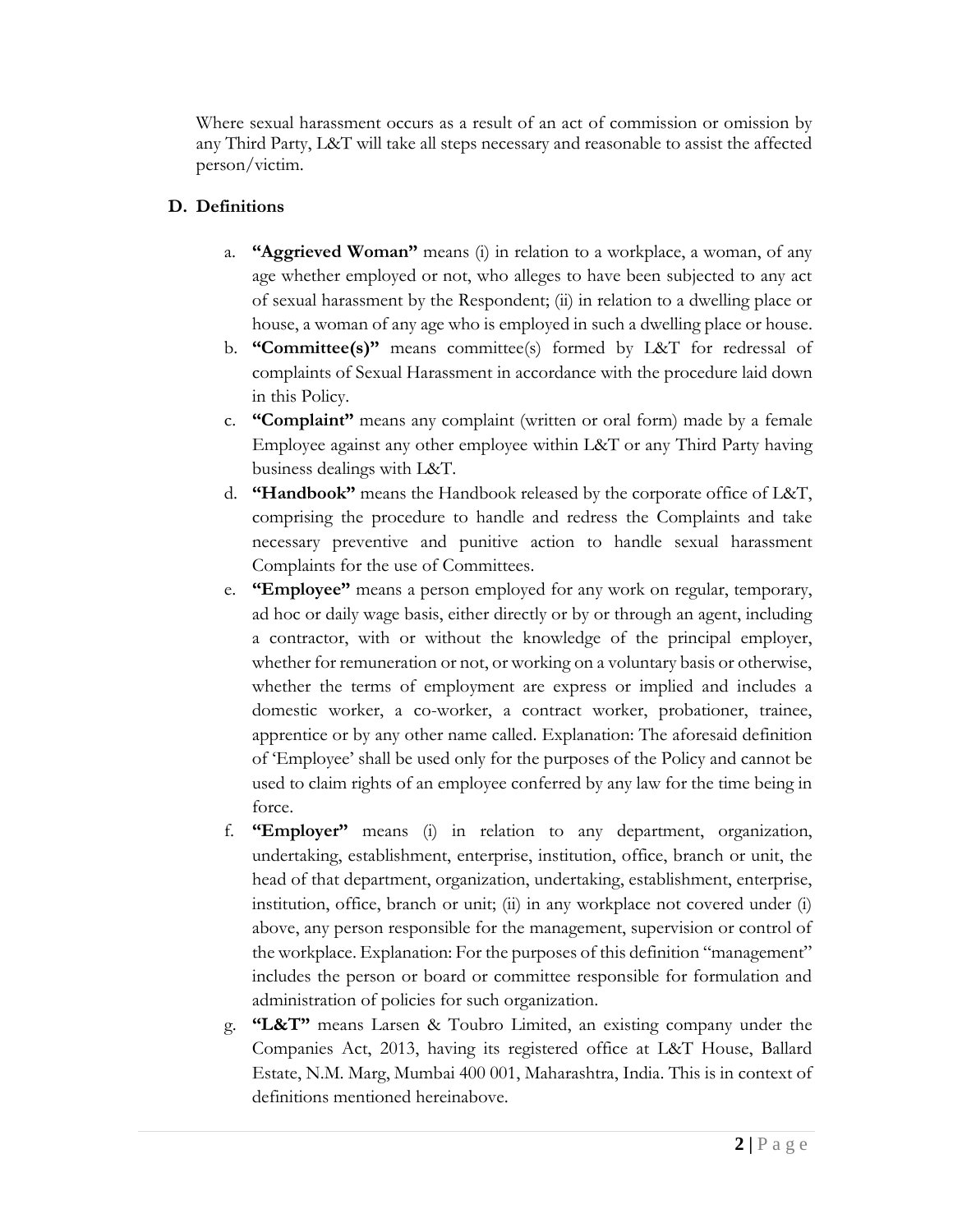- h. **"Policy"** means this policy for Protection of Women's Rights in Workplace including any order in relation to this Policy and the Handbook for Handling Complaints.
- i. **"Respondent"** means a person against whom the Aggrieved Woman has made a Complaint.
- j. **"Sexual Harassment"** means and includes any one or more of the following unwelcome acts or behavior (whether directly or by implication) namely:-
	- (i) physical contact and advances; or
	- (ii) a demand or request for sexual favours; or
	- (iii) making sexually coloured remarks; or
	- (iv) showing pornography; or
	- (v) any other unwelcome physical, verbal, or non-verbal conduct of sexual nature.
- k. **"Circumstances of Sexual Harassment"** means following circumstances, among other circumstances, if it occurs or is present in relation to or is connected with any act or behavior of sexual harassment may amount to sexual harassment:-
	- (i) implied or explicit promise of preferential treatment in her employment; or
	- (ii) implied or explicit threat of detrimental treatment in her employment; or
	- (iii) implied or explicit threat about her present or future employment status; or
	- (iv) interference with her work or creating an intimidating or offensive or hostile work environment for her; or
	- (v) humiliating treatment likely to affect her health or safety.
- l. **"Third Party"** means and includes any person not on the rolls of L&T but interacts with the employees such as consultants, retainers, customers, vendors, suppliers, contract workers, trainees or any outside visitor within or outside L&T.
- m. **"Workplace"** means and includes
	- (i) any private sector organization or a private venture, undertaking, enterprise, institution, establishment, society, trust, non-governmental organization, unit or service provider carrying on commercial, professional, vocational, educational, sports, entertainmental, industrial, health services or financial activities including production, supply, sale, distribution or service;
	- (ii) any place visited by the employee arising out of or during the course of employment including transportation provided by the employer for undertaking such journey or transit houses or holiday homes, training centers etc.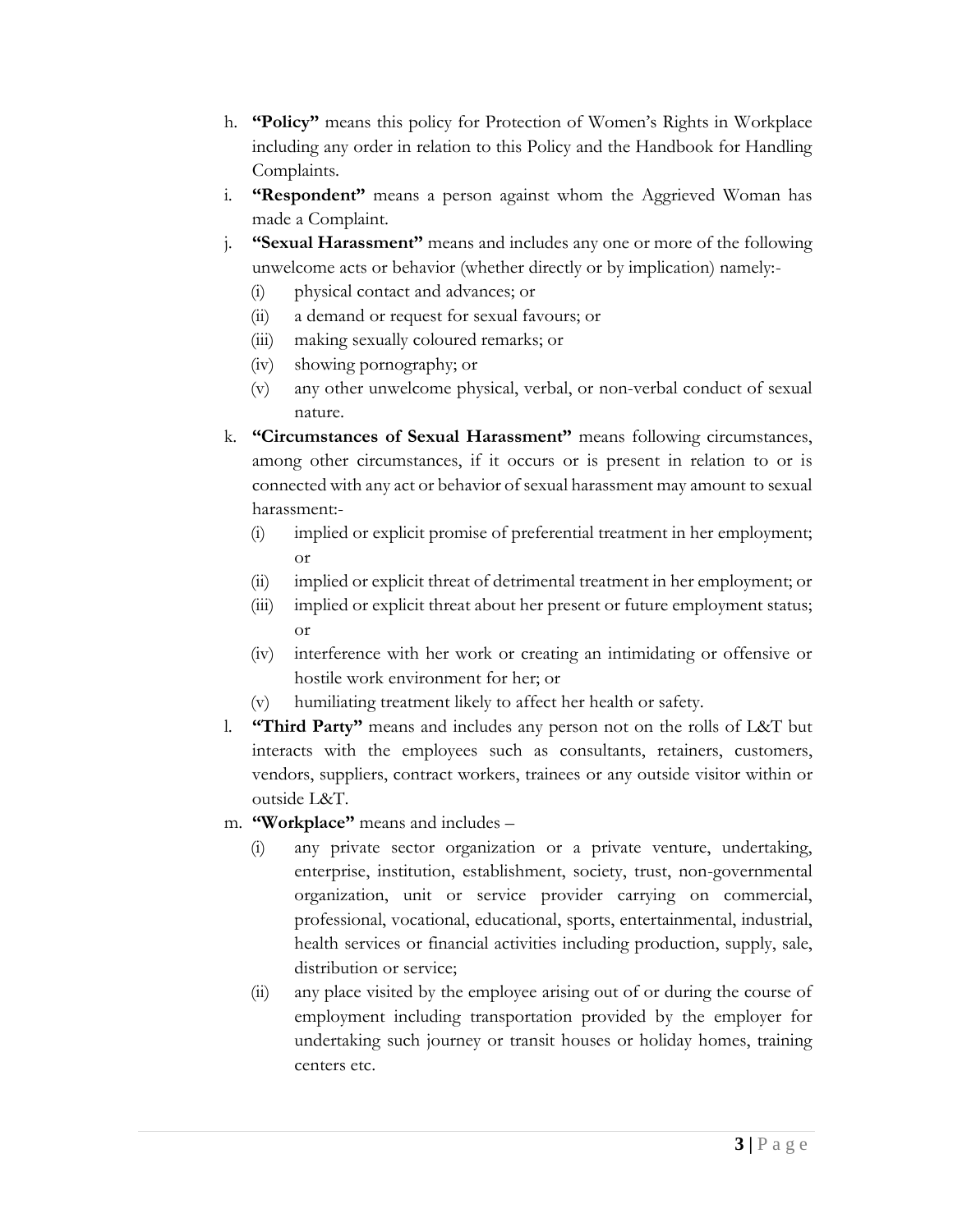#### **E. Structure of Committees**

To ensure implementation and compliance with the provisions of The Sexual Harassment of Women at Work Place (Prevention, Prohibition and Redressal) Act 2013 and ensure coverage across all the locations in India, two Apex Committees have been constituted. One Apex Committee is for Construction ICs and the units of L&T Group in the South. The other Apex Committee covers all the units of L&T Group in the North, East and West other than Construction ICs. The Apex Committees will constitute the Internal Complaints Committees across administrative units under their jurisdiction.

### **F. Composition of Committees**

As per the Act, every employer of a workplace shall, by an order in writing, constitute a Committee to be known as Internal Complaints Committee **"ICC"**.

The ICC shall consist of the following members nominated by the employer, namely:

(a) Presiding officer who shall be a woman employed at a senior level at workplace from amongst the employees:

Provided that in case a senior level woman employee is not available, the Presiding Officer shall be nominated from other offices or administrative units of the workplace:

Provided further that in case the other offices or administrative units of the workplace do not have a senior level woman employee, the Presiding Officer shall be nominated from any other workplace of the same employer or other department or organization;

- (b) Not less than two Members from amongst employees preferably committed to the cause of women or who have had experience in social work or have legal knowledge;
- (c) One member from amongst non-governmental organizations or associations committed to the cause of women or a person familiar with the issues relating to sexual harassment;

Provided that at least one-half of the total Members so nominated shall be women.

The Presiding Officer and every Member of the ICC shall hold office for such period, not exceeding three years, from the date of their nomination as may be specified by employer. The Member appointed from amongst the non-governmental organizations or associations shall be paid such fees or allowances for holding the proceedings of the ICC, by the employer, as may be prescribed.

As mentioned hereinabove, the ICC shall consist of minimum four members. While conducting the inquiry, it is mandatory that a minimum of three Members of the ICC (including the Presiding Officer or Chairperson) shall be present. Inquiry Committee shall preferably have one (1) external member from the ICC.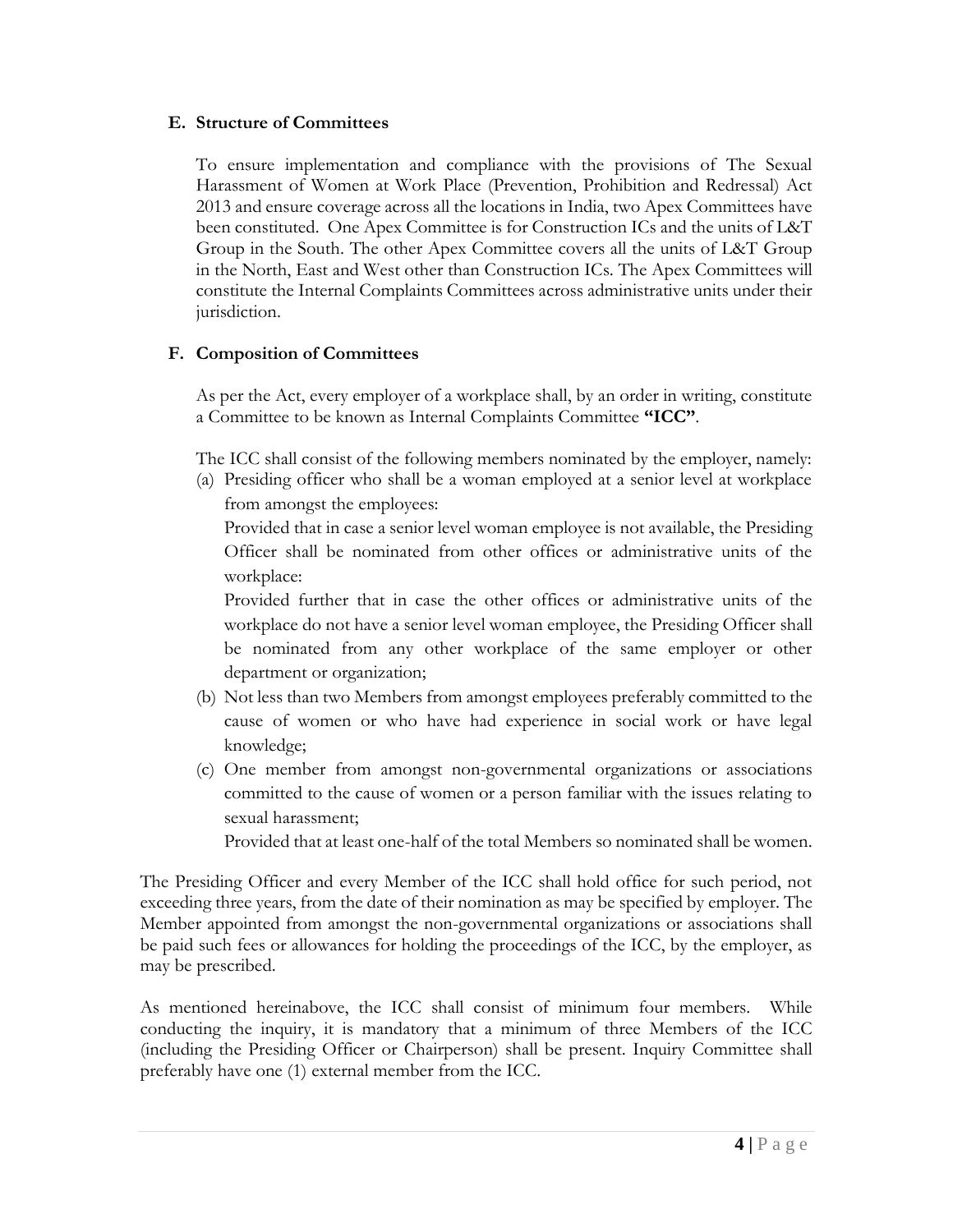The location specific ICCs shall also cover all such establishments including unlisted subsidiaries and joint venture companies wherein the strength of female Employee is less or minimum.

# **G. Procedure**

• Any Aggrieved Woman may make, in writing, a Complaint of Sexual Harassment as per Annexure 1: Template for Reporting Sexual Harassment to the ICC within a period of three months from the date of incidents, and in case of series of incidents, within a period of three months from the date of last incident.

Provided that where such Complaint cannot be made in writing, the Presiding Officer or any Member of the ICC shall render reasonable assistance to the Aggrieved Woman for making the Complaint in writing.

Provided further that the ICC may, for the reasons to be recorded in writing, extend the time limit not exceeding three months, if it is satisfied that the circumstances were such which prevented the Aggrieved Woman from filing a Complaint within the said period.

- Where the Aggrieved Woman is unable to make a Complaint on account of her physical or mental incapacity or death or otherwise, her legal heir or such other person as may be prescribed under the Rules may make a Complaint.
- The ICC, may, before initiating an inquiry and at the request of the Aggrieved Woman take steps to settle the matter between her and Respondent through conciliation as per the provisions of the Act.

Provided that no monetary settlement shall be made as a basis of conciliation.

- Keeping in mind the criticality of the responsibility that has been bestowed upon the Committees, it is necessary for them to operate within realistic and reasonable time frames for resolution of Complaints, depending upon the magnitude of seriousness. In any case, the Committees should initiate action expeditiously on Complaints received. The Committee should complete the inquiry process within a period of three months (90 days).
- The Committee at the written request of the Aggrieved Woman may recommend to L&T to restrain the Respondent from reporting on the work performance of the Aggrieved Woman or writing her confidential report, and assign the same to another officer.
- The redressal procedure should be as per the procedure prescribed under the Act and the Rules. The process of handling the Complaints is also detailed in the Handbook.
- A copy of the full enquiry report along with all the annexures of the Complaint post completion of investigation process shall be made available by the Committee to the Employer.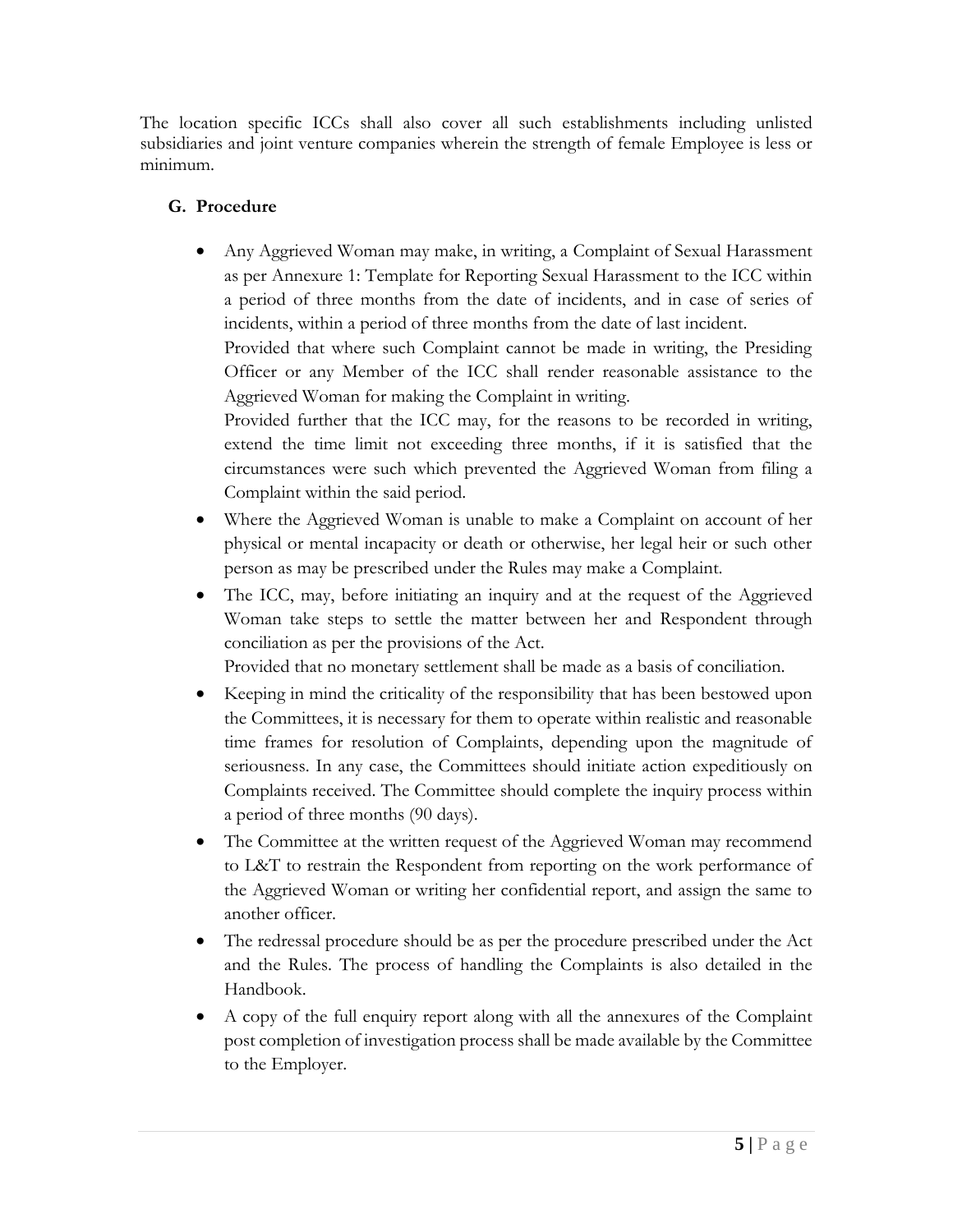• A copy of the report shall be provided to the Aggrieved Woman and the Respondent respectively. It must be ensured that the identity of the witnesses is kept strictly confidential.

# **H. Duty of the Employer**

- Provide a safe working environment at the Workplace which shall include safety from the persons coming into contact at the Workplace; Display at any conspicuous place in the Workplace, the penal consequences of Sexual Harassment; and the order constituting the ICC;
- Organise workshops and awareness programmes at regular intervals for sensitising the employees with the provisions of the Act and orientation programmes for the members of the ICC. The training for ICC Members should address the procedures of investigations, skills necessary for enquiries and documenting the procedures;
- Provide necessary facilities to the ICC as the case may be for dealing with the Complaint and conducting an inquiry;
- Assist in securing the attendance of Respondent and witnesses before the ICC;
- Make available such information to the ICC as it may require having regard to the Complaint;
- Provide assistance to the Aggrieved Woman if she so chooses to file a Complaint in relation to the offence under the Indian Penal Code or any other law for the time being in force;
- In event the Respondent is not an Employee then provide necessary support and assistance to the Aggrieved Woman;
- Treat Sexual Harassment as a misconduct under the service rules and initiate action for such misconduct;
- Monitor the timely submission of reports by the ICC.

To include necessary information in the annual report of the organisation as per the Act.

## **I. Protection against False Accusations**

- False or malicious accusations of Sexual Harassment can have serious or devastating effect on innocent Employees.
- All Employees should note that Complaints of Sexual Harassment should be factual and true. If after investigation it becomes clear that the Aggrieved Woman or any other person making the Complaint, made false accusation (including producing forged or misleading document) against the Respondent, the Aggrieved Woman or any other person making the Complaint would become liable for appropriate disciplinary action.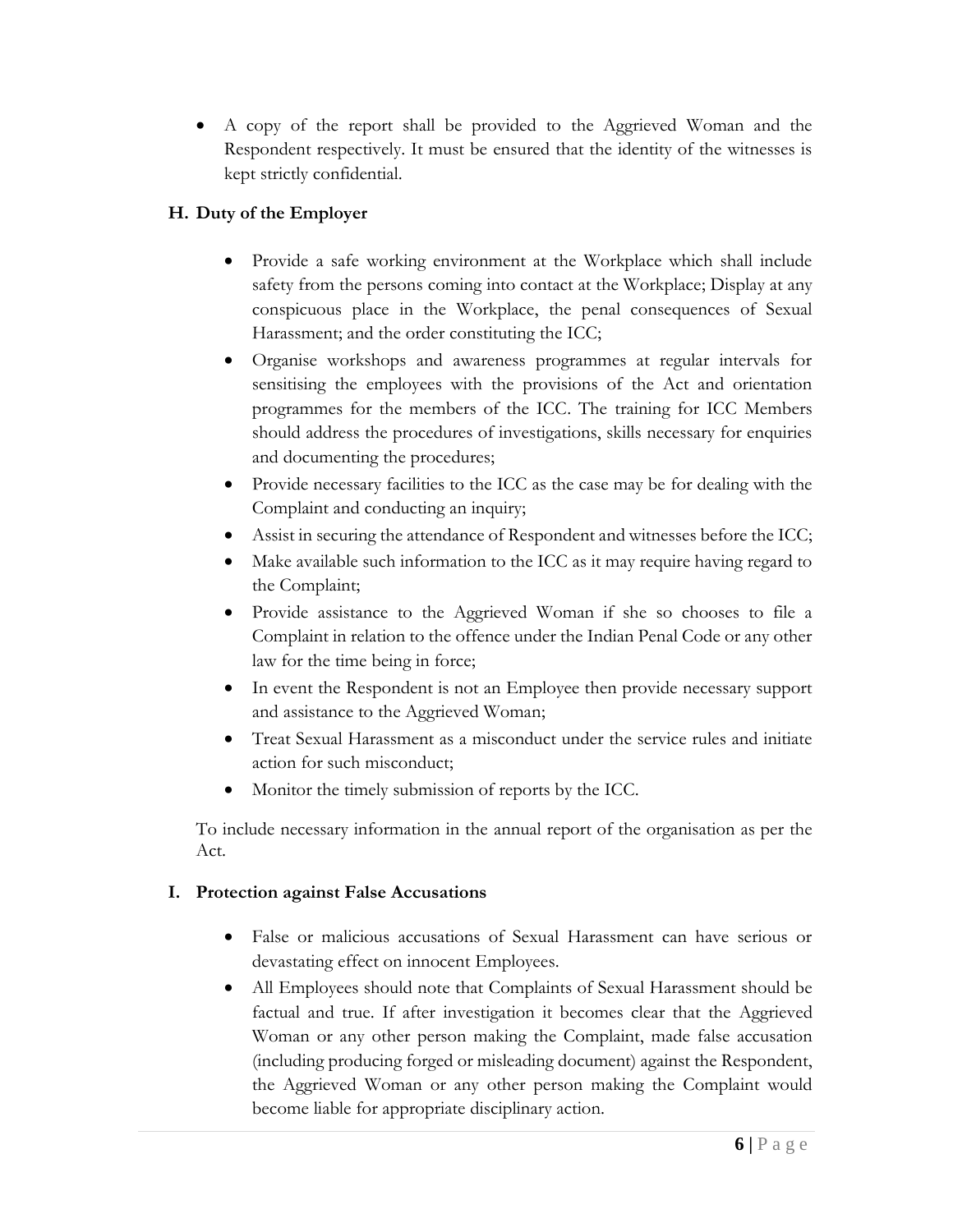- A mere inability to substantiate a Complaint or provide an adequate proof need not attract action against the complainant.
- The malicious intent on the part of the complainant shall be established after an inquiry in accordance with the procedure prescribed before any action is recommended.

### **J. Disciplinary Action for Sexual Harassment**

- Any Employee found guilty of Sexual Harassment shall be liable to disciplinary action.
- The ICC shall recommend to the Employer, to take any action including a written apology, warning, reprimand or censure, withholding of promotion, withholding of pay rise or increments, terminating the respondent from service or undergoing a counselling session or carrying out community service.

## **K. Confidentiality**

The Minutes of the Meeting of the Committees, the findings, recommendations, decisions of the Committees and any document or any verbal communication shall be kept strictly confidential and the members shall not divulge the details to any other employee within L&T or to any person outside L&T. Also, to other employees involved in such discussions, the members should emphasise the necessity for maintaining confidentiality and the consequences of possible disciplinary action in case of transgression.

## **L. Implementation**

The provisions of this Policy are in accordance with the Act. The provisions of the Act shall be in addition to and not in derogation of the provisions of any Indian law in force from time to time.